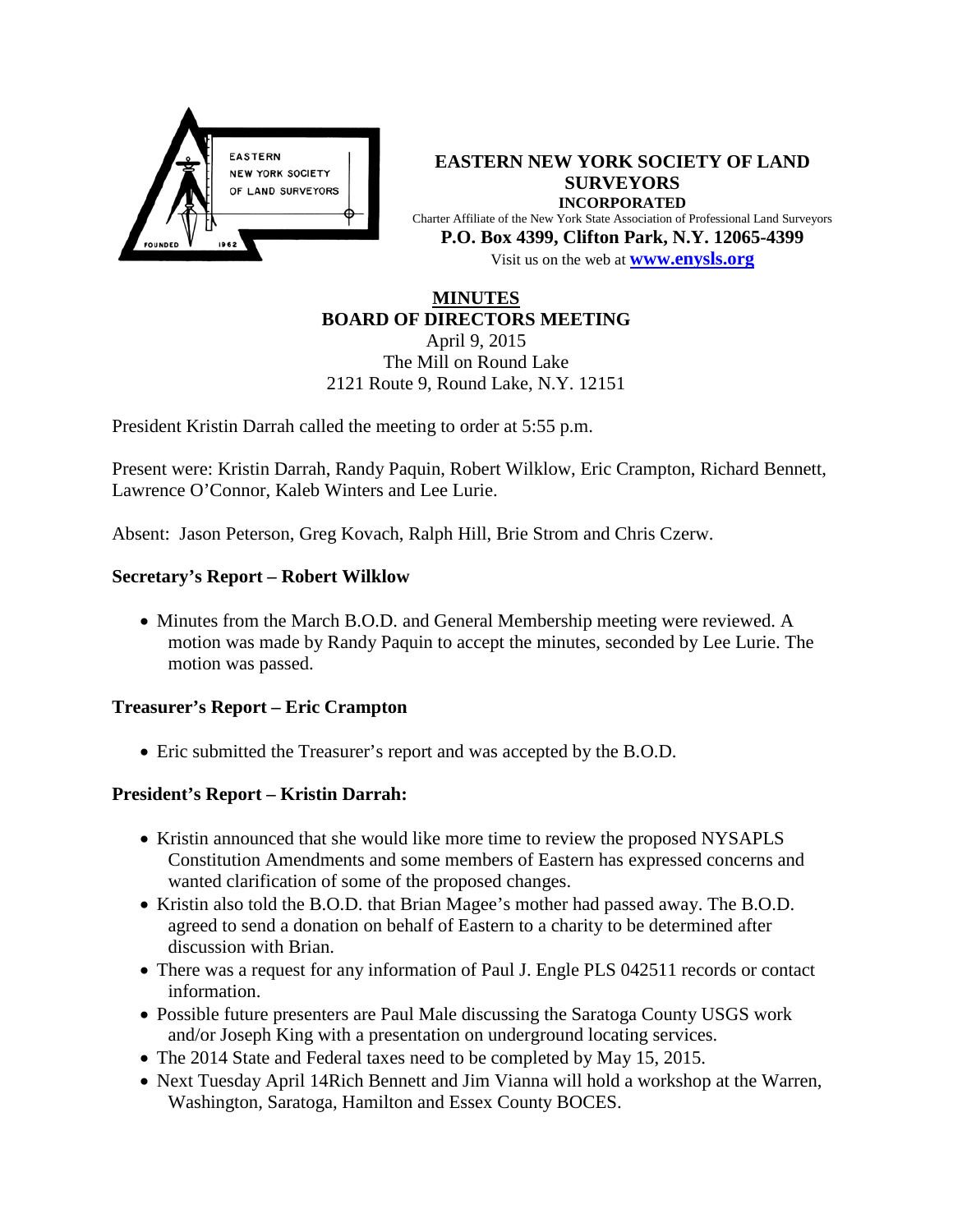## **Executive Vice President's Report – Randy Paquin**

• Randy gave a brief review of the March 20th NYSAPLS Meeting.

**Vice President's Report – Kaleb Winters:** No report.

## **STANDING COMMITTEES:**

Constitution & By-laws: Larry O'Connor, Bill Schraa, Ralph Hill and Randy Paquin: No report.

Continuing Education: Jody Lounsbury, Chuck Lent and Larry O'Connor: No report.

Ethics: Jim Vianna, Jeff Ostertag and Kevin Rounds: No report.

Finance: Bill Darling and Chris Czerw: No report.

Legislative: Larry O'Connor: No report.

Program: Randy Paquin, Larry O'Connor:

• The May meeting is undecided at this point. 2 possible programs are 1.) A presentation by Paul Male or 2.) A program about Underground locations at a location to be determined, possibly at The Factory in Ballston Spa.

Public Relations: Jody Lounsbury, Brie Strom: No report.

Scholastic Development: Kristin Darrah and Randy Paquin: No report.

Business Practice & Technical Information: Chris Czerw: No report.

Membership: Robert Wilklow and Steve Dickson: No report.

Website: Richard Bennett and Ralph Hill: Minutes have been updated.

# **TEMPORARY COMMITTEES:**

Old Business: None.

New Business: None.

A motion to adjourn was made by Richard Bennett seconded by Kristin Darrah. The motion passed and the meeting was adjourned at 7:35pm.